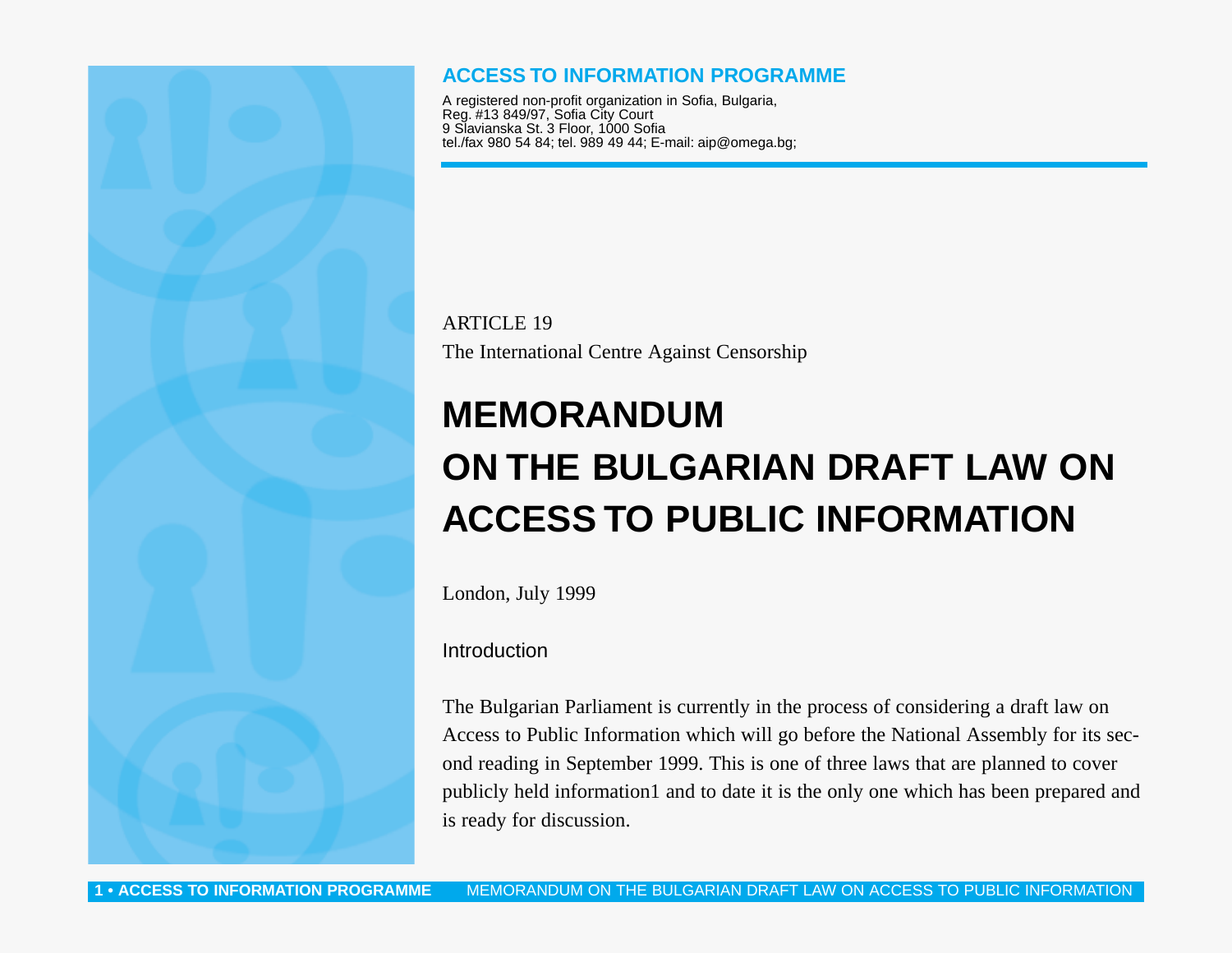Following is an analysis of the draft law, which assesses its compliance with international standards on freedom of expression and with best practice in freedom of information legislation. Whilst ARTICLE 19 welcomes the initiative by the Bulgarian authorities to introduce such legislation, it is also concerned that this proposed law is poorly drafted and therefore may not provide the public with adequate access to information. It is vague, repetitive and contradictory in its wording and also poorly organised with the result that its exact scope is unclear. This leaves it open to broad interpretation which may run counter to the aim of the law, which is to facilitate maximum access by the public to official information in Bulgaria.

# Bulgaria s International Obligations to Protect Freedom of Expression and Access to Information

Bulgaria is a party to both the International Covenant on Civil and Political Rights and the European Convention on Human Rights and Fundamental Freedoms, which protect freedom of expression, including freedom of information. International jurisprudence has consistently emphasised the special importance of freedom of expression in a democratic society. For example, in a landmark case the European Court of Human Rights stated:

Freedom of expression constitutes one of the essential foundations of a democratic society, one of the basic conditions for its progress and for the development of every man. Subject to paragraph 2 of Article 10, it is applicable not only to "information" or "ideas" that are favourably received or regarded as inoffensive but also to those that offend, shock or disturb the state or any sector of the population. Such are the demands of that pluralism, tolerance and broadmindedness without which there is no democratic society.2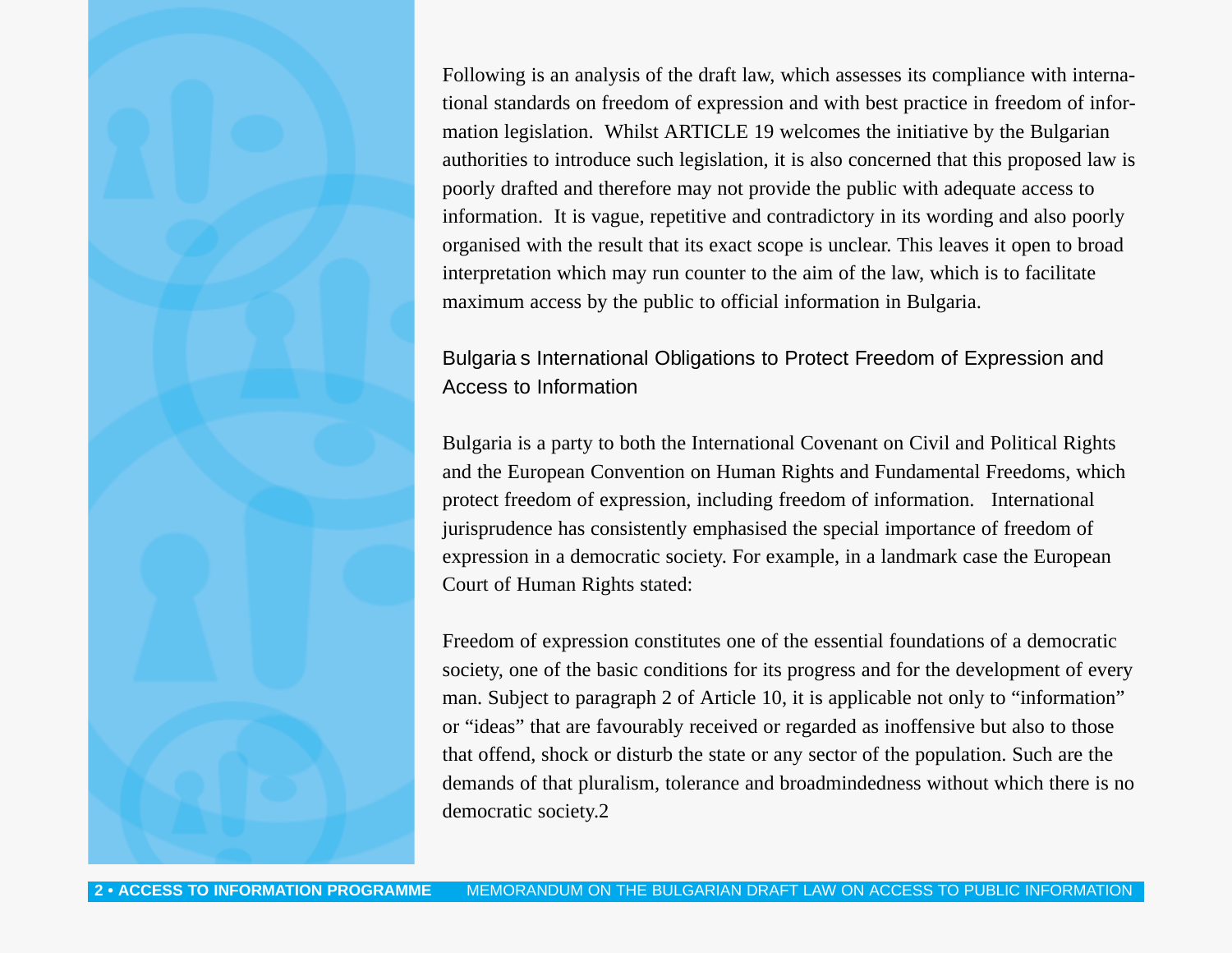Restrictions on expression, not least in relation to the media, are illegitimate except in the most narrowly drawn circumstances, spelt out in paragraph 3 of Article 19 of the ICCPR and paragraph 2 of Article 10 of the ECHR. The test for restrictions is a strict one, presenting a high standard which any interference must overcome. It requires that any restriction be "prescribed by law", and be "necessary" for the purpose of safeguarding one of the interests listed in the paragraphs. The test of "necessity" demands that a "pressing social need" be demonstrated, and that restrictions may be justified by reference to reasons which are "relevant and sufficient"3. In addition, measures must be proportionate to the aim pursued and must not go beyond what is strictly required to satisfy the aim.

The right to freedom of expression is also protected by Article 39 of the Bulgarian Constitution. Paragraph 1 states that:

Everyone shall be entitled to express an opinion or to publicise it through words, written and oral, sound or image, or in any other way.

In addition, freedom of information is protected by Article 41 of the Constitution. This states that:

(1) Everyone shall be entitled to seek, obtain and disseminate information. This right shall not be exercised to the detriment of the rights and reputation of others, or to the detriment of national security, public order, public health and morality. (2) Citizens shall be entitled to obtain information from state bodies and agencies on

any matter of legitimate interest to them which is not a state or official secret and does not affect the rights of others.

Freedom of information is an important element of the international guarantee of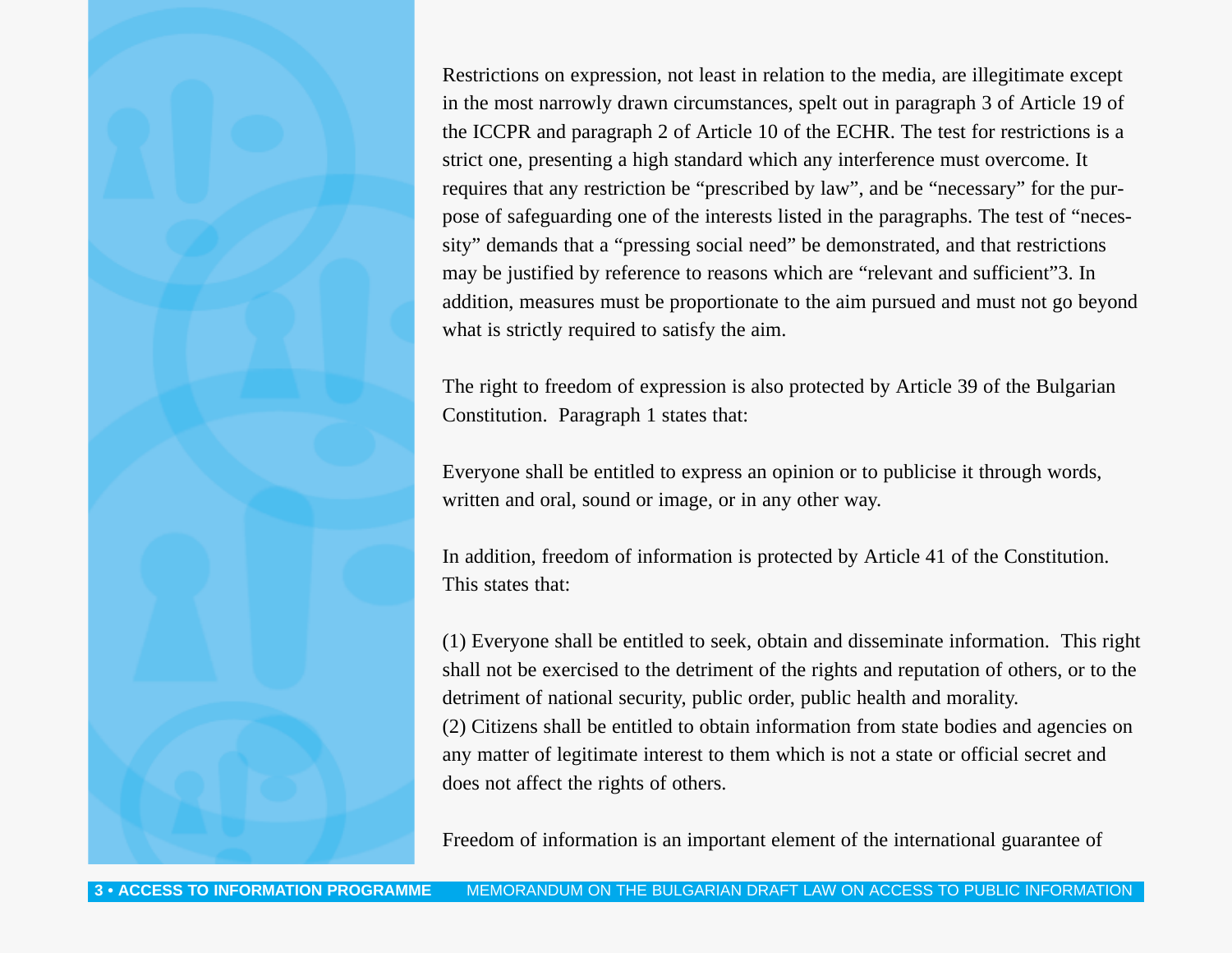freedom of expression, which includes the right to receive, as well as to impart, information and ideas. There can be little doubt as to the importance of freedom of information. At its very first session in 1946 the United Nations General Assembly adopted Resolution 59(I) which stated

Freedom of information is a fundamental human right and ... the touchstone of all the freedoms to which the UN is consecrated.

Its importance has also been stressed in a number of reports of the UN Special Rapporteur on Freedom of Opinion and Expression4, while Freedom of Information Acts have been adopted in almost all mature democracies and many newly democratic countries, such as Hungary, and are in the process of adoption in the Czech Republic and Moldova.

A proper freedom of information regime is a vital aspect of open government and a fundamental underpinning of democracy. It is only where there is a free flow of information that accountability can be ensured, corruption avoided and citizens' right to know satisfied. Freedom of information is also a crucial prerequisite for sustainable development. Resource management, social initiatives and economic strategies can only be effective if the public is informed and has confidence in its government.

As an aspect of the international guarantee of freedom of expression, freedom of information is commonly understood as comprising a number of different elements. One such element, and an important one in the present context, refers to the right of citizens to access information and records held by public authorities, both through routine government publication of information and through provision for direct access requests.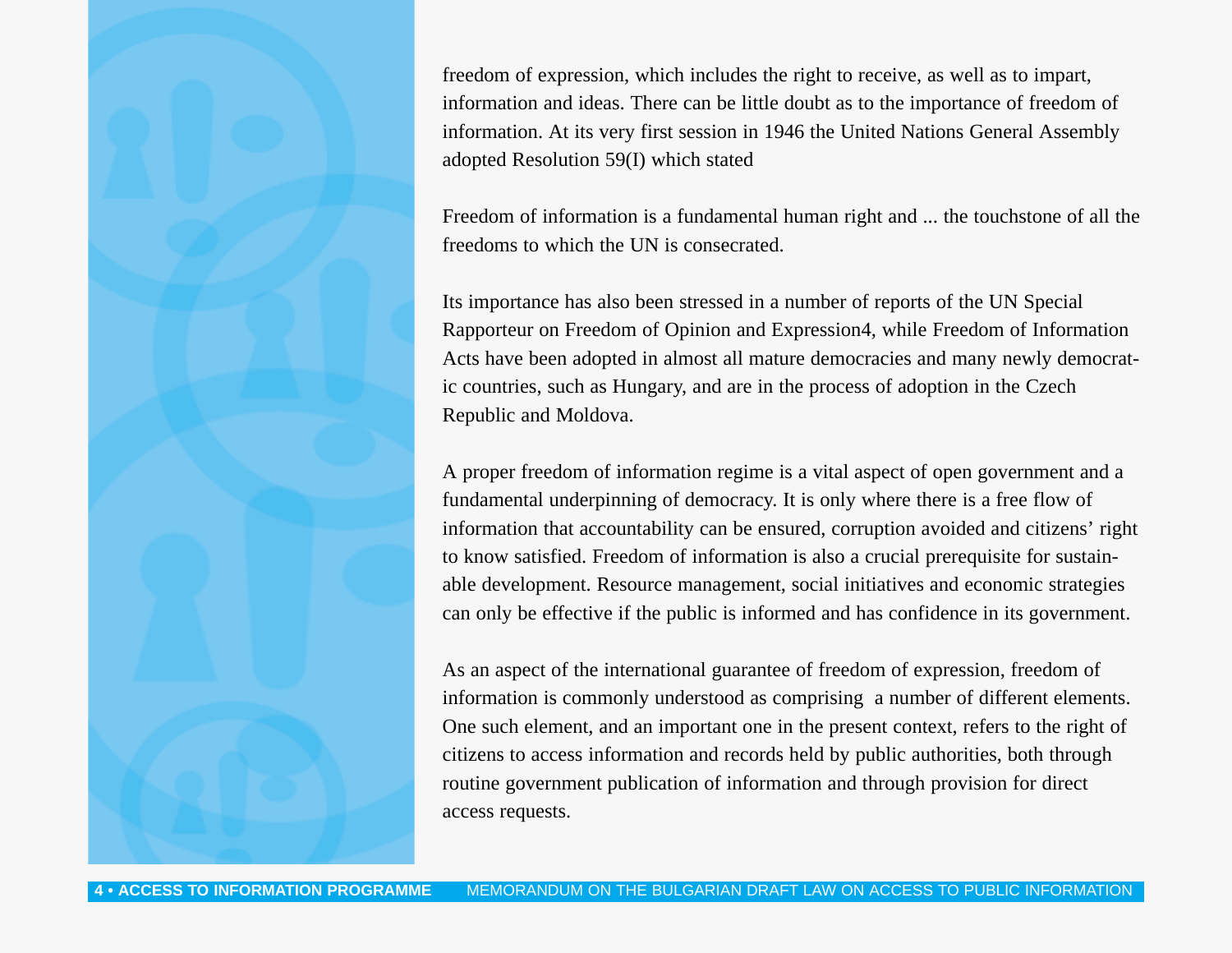To comport fully with the right to freedom of information, the state must establish cheap and efficient procedures for the public to access official information, ensure that its record keeping procedures make this possible and ensure that the access regime facilitates the maximum disclosure of information.

## The Draft Law

## Purpose of the Law

A freedom of information law should clearly state at the outset the purpose of the act, which should be to provide the right of access to publicly-held information, and thus should set a basic standard of disclosure. Article 1, however, states that the law regulates the "social relations regarding access to public information". This provision is imprecise in its meaning but clearly does not imply a right of access and does not appear to set a tenor of maximum disclosure subject to the restrictions laid out in the law.

## Recommendation

\* This provision should be reworded to state that the purpose of the Act is to guarantee to everyone the right of access to publicly-held information.

## Definitions

A freedom of information law should define clearly what is meant by "information"; it should include all records held by a public body. The draft law lacks an adequate definition of this term.

Article 2(1) defines public information as "any information of public significance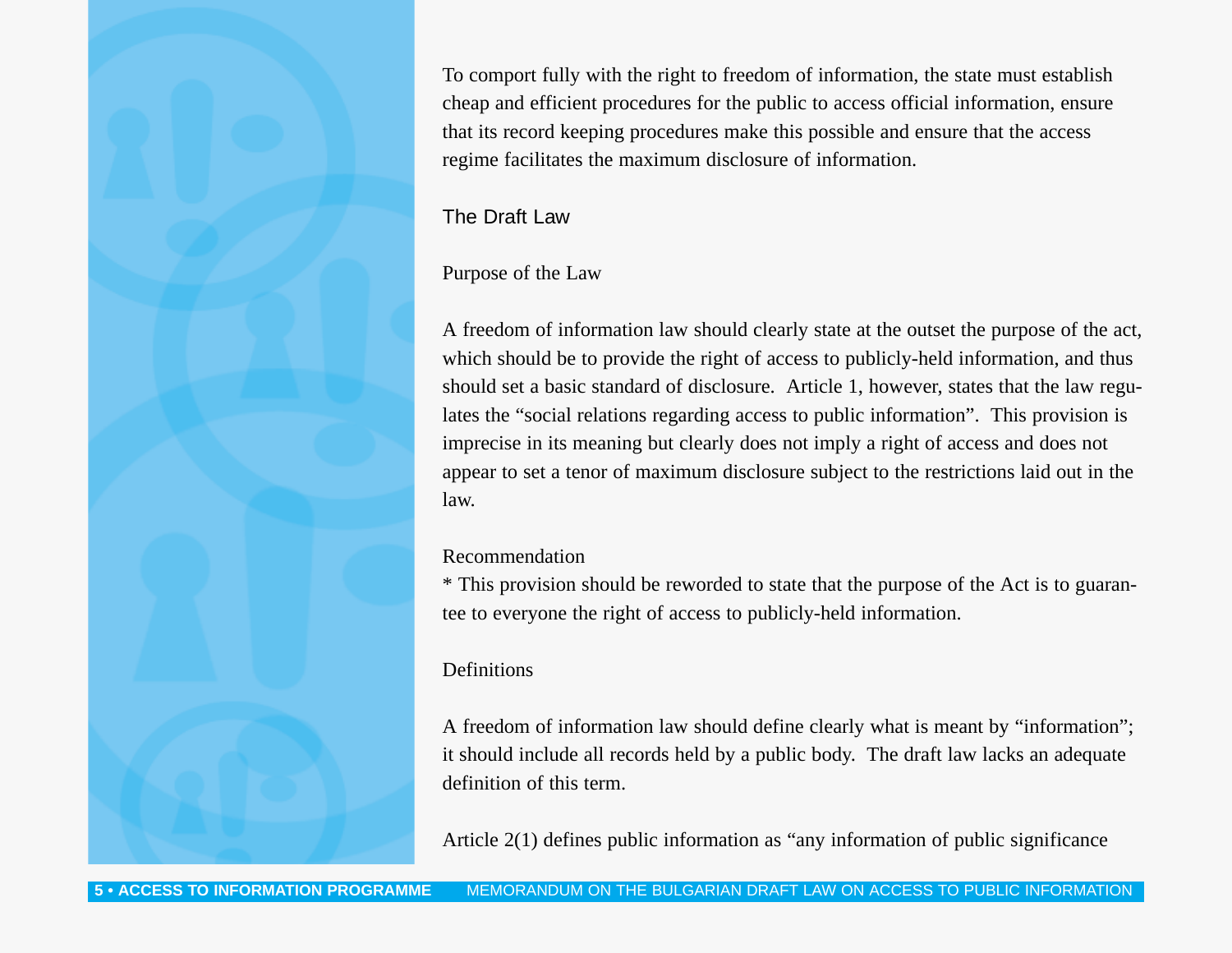which relates to the public life in the Republic of Bulgaria, and gives the citizens the opportunity to form an opinion of their own on the activities carried out by the persons obliged under the act". Both these clauses are potentially limiting and inappropriate since the regime should cover all information held by public bodies unless it falls under a list of narrow exemptions. No specific purpose should be required for releasing such information and it is, therefore, irrelevant whether or not the information is of public significance or will specifically assists citizens in forming opinions.

Articles 9 to 11 further confuse the definition of public information by dividing it into "official" and "state-office" information, neither of which are adequately defined and each of which is then subject to different conditions.5 "Other public information", which is again not defined, is subject to a third set of conditions.6 The provisions for dealing with the three types of information are in addition vague, unclear and repeat issues found elsewhere in the draft.

#### Recommendation

\* Since all information held by public bodies should be covered, these numerous terms for such information should be removed. The law should state that all publicly-held information is covered unless it can justifiably be regarded as exempt. (see below).

\* One regime for dealing with all publicly-held information should be clearly and precisely prescribed.

#### Bodies which are covered

A freedom of information law should define clearly what is meant by "public body". A public body which is covered by a freedom of information law should be understood very broadly to include all branches and levels of government, including pri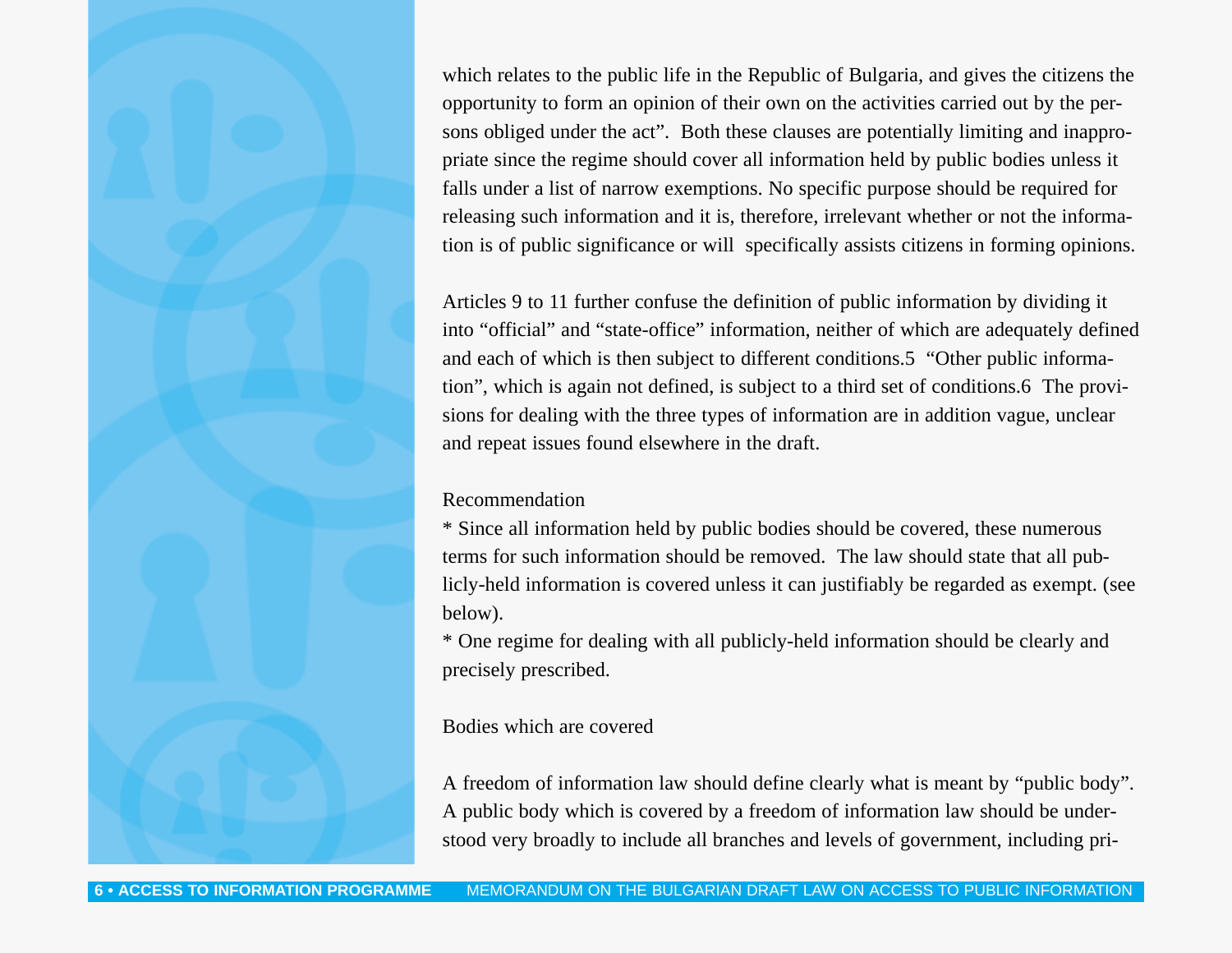vate bodies which carry out public functions and which hold information whose disclosure might harm key public interests, such as the environment and health. The draft law lacks an adequate definition of this term.

Article 3(1) covers information "kept with the state or the local self-governance bodies"; Article 3(2) then adds any other information created and kept by "public law entities", if other laws so stipulate, indicating that other laws could override the access to information law. This is a major deficiency: it is not acceptable for other laws to take precedence over the law regulating access to official information. See "Primacy of Freedom of Information Legislation" below.

Article 3(3) and (4) are unclear and later in the act are provided with a different regime from Article 3, subsections (1) and (2). The purpose of subsection (4) which gives "mass media transparency" as a reason for disclosing information is also unclear in its purpose. See "Mass Media" below.

### Recommendation

\* To define clearly and in one place which public, and where relevant private, bodies are covered by the law.

Who Has The Right to Obtain Information?

The right to access publicly-held information should be held by everyone in the territory concerned, irrespective of whether they are citizens or not. However, in a number of places, including Article 4(1) and (2), the law refers to the right of "citizens" to information. Article 4(3) does allow foreign citizens and those without citizenship to receive information under subsection (1) but it is not clear whether they are then implicitly covered by other provisions which refer to the rights of citizens, such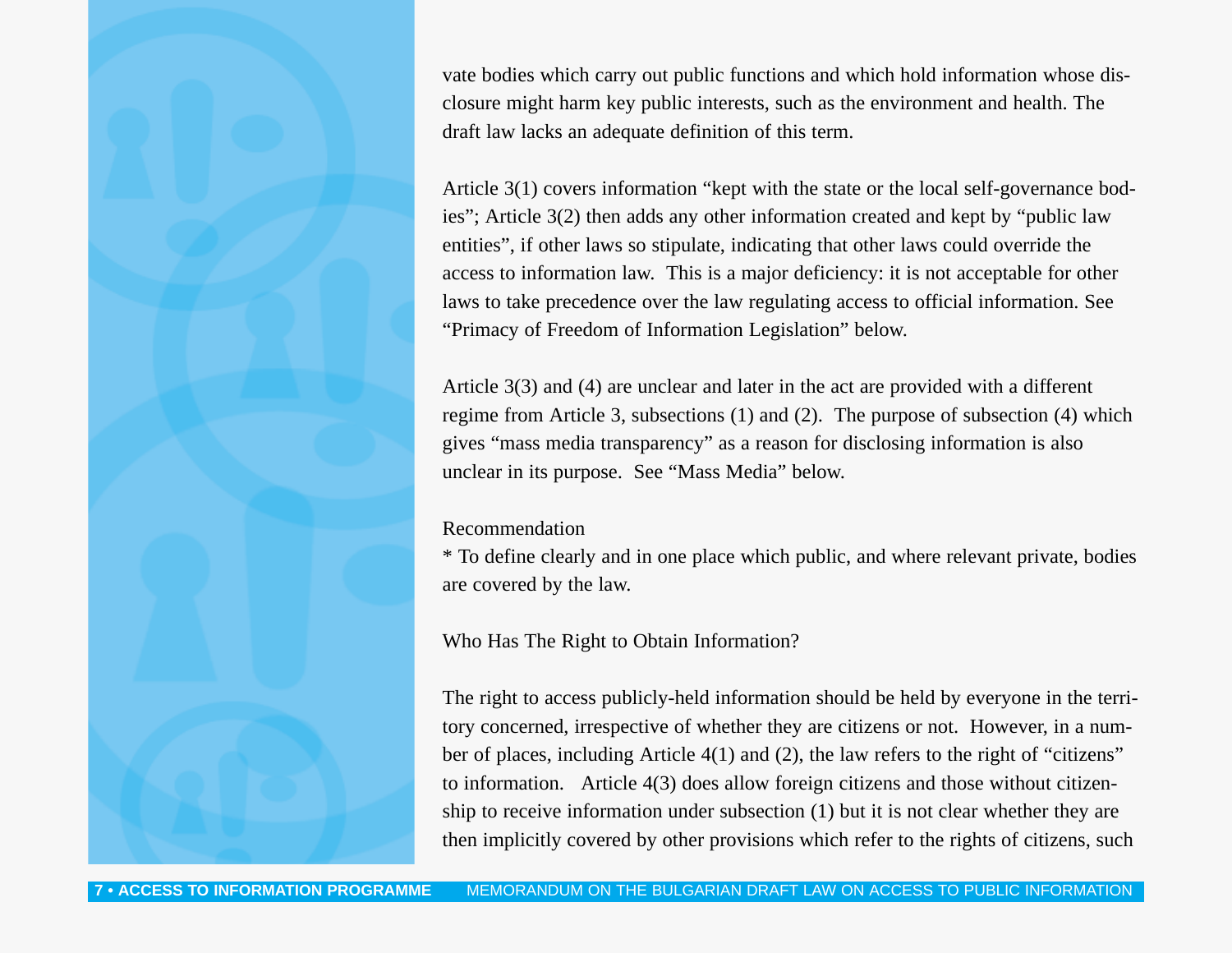as Article  $2(1)$  and  $(3)$  and Article 19(1).

Article 4(1) also provides for the possibility of other legislation overriding this law by allowing other laws to provide "special procedures for searching, receiving and disseminating such information". See "Primacy of Freedom of Information Legislation" below.

## Recommendation

\* To provide access to publicly-held information for all persons in the territory concerned, irrespective of their citizenship.

## Exemptions

The permissible exemptions in a freedom of information law should be clearly and narrowly drawn and subject to substantial "harm" and "public interest" tests.

In this draft law, the exemptions are broad, unclear, contradictory and are scattered throughout the document.7 Article 7(1) states that no restrictions are valid unless the information is a state or state-office secret but then goes on to allow other laws to restrict information (see "Freedom of Information Legislation Takes Precedence" below). Other provisions in the law provide numerous exceptions to disclosure, beyond the state or state-office secret.

The exceptions do not always refer to specific categories of information but enumerate broad notions - for example, Article 5 permits the withholding of information which conflicts with "recognised moral standards" and Article 6(1) is concerned with the preservation of the citizen's "personal integrity". Other more specific categories, such as "public health" and "public order" and "other persons' rights and reputation",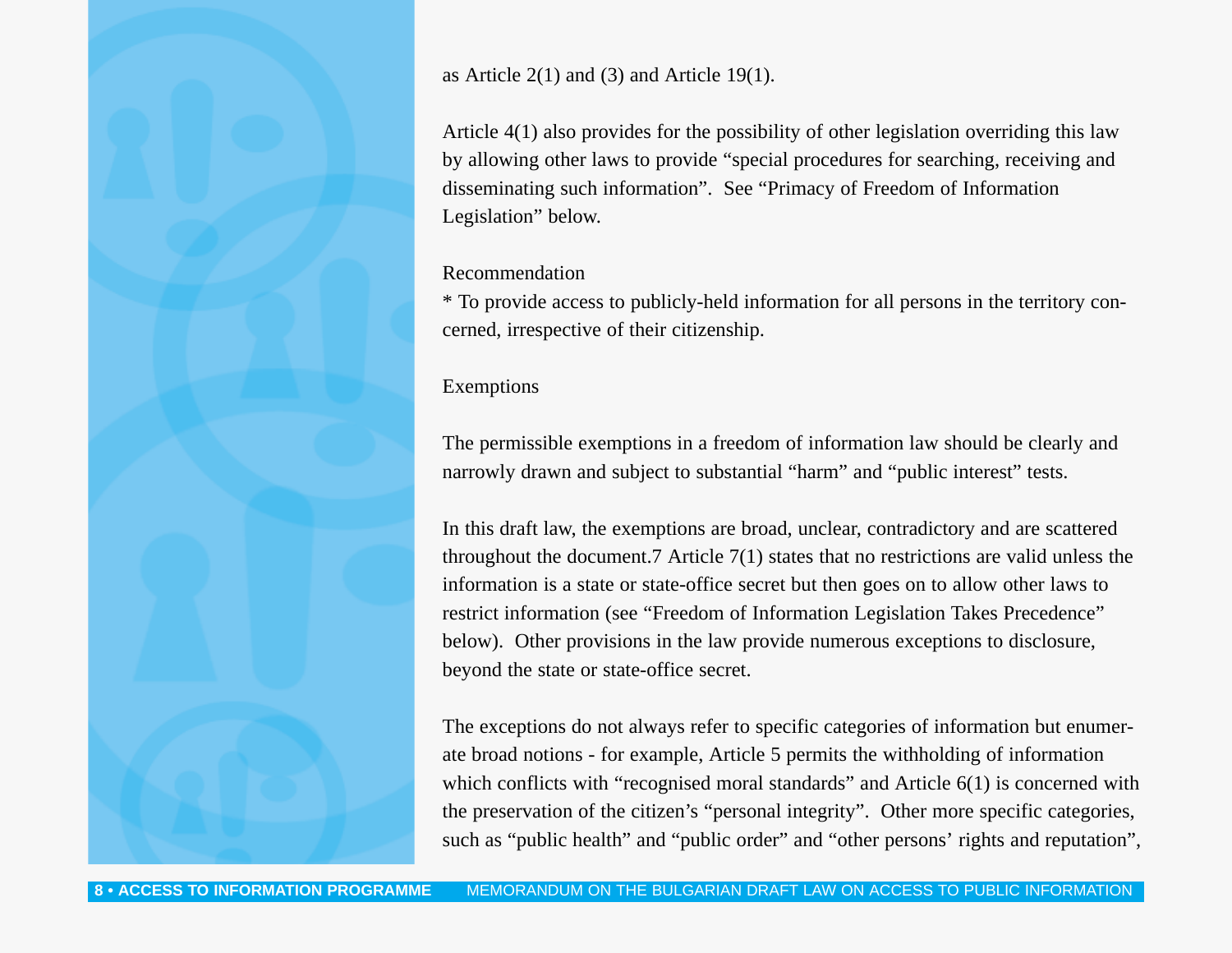go beyond what is generally considered a legitimate restriction under a freedom of information regime8.

Article 8(2) excludes all information kept within the state archives; since there is no other proposed or existing legislation to cover access to information and records held by the state archives, Article 8(2) effectively declares the entire contents of the archives secret. Furthermore, in the absence of specific legislation covering archives, there is no provision of when information becomes eligible for archiving.

In addition, there is no "harm" or "public interest" test in the decision to refuse disclosure of information; any information which falls under one of the exemptions listed in the law can be withheld. For example, Article 9(2) states that "a state or stateoffice secret, and the access thereto [can be] restricted". Such a procedure means that, in effect, all such classified information lies outside the freedom of information regime, irrespective of whether any harm would be caused by its disclosure. This is in contravention of the principle that all information should be covered by the law and then be subject to the widely-recognised three-part test on exemptions, which is:

(1) the information must relate to a legitimate aim listed in the law;

(2) disclosure must threaten to cause substantial harm to that aim; and

(3) the harm to the aim must be greater than the public interest in having the information. This means that even if it can be shown that disclosure would cause substantial harm to a legitimate aim, the information should still be disclosed if the benefits of disclosure outweigh the harm.9

Article 7(2) is of particular concern: it states that "Access to public information may either be full or partial" but does not specify what this means and when partial disclosure might apply. This effectively provides a justification for a public body to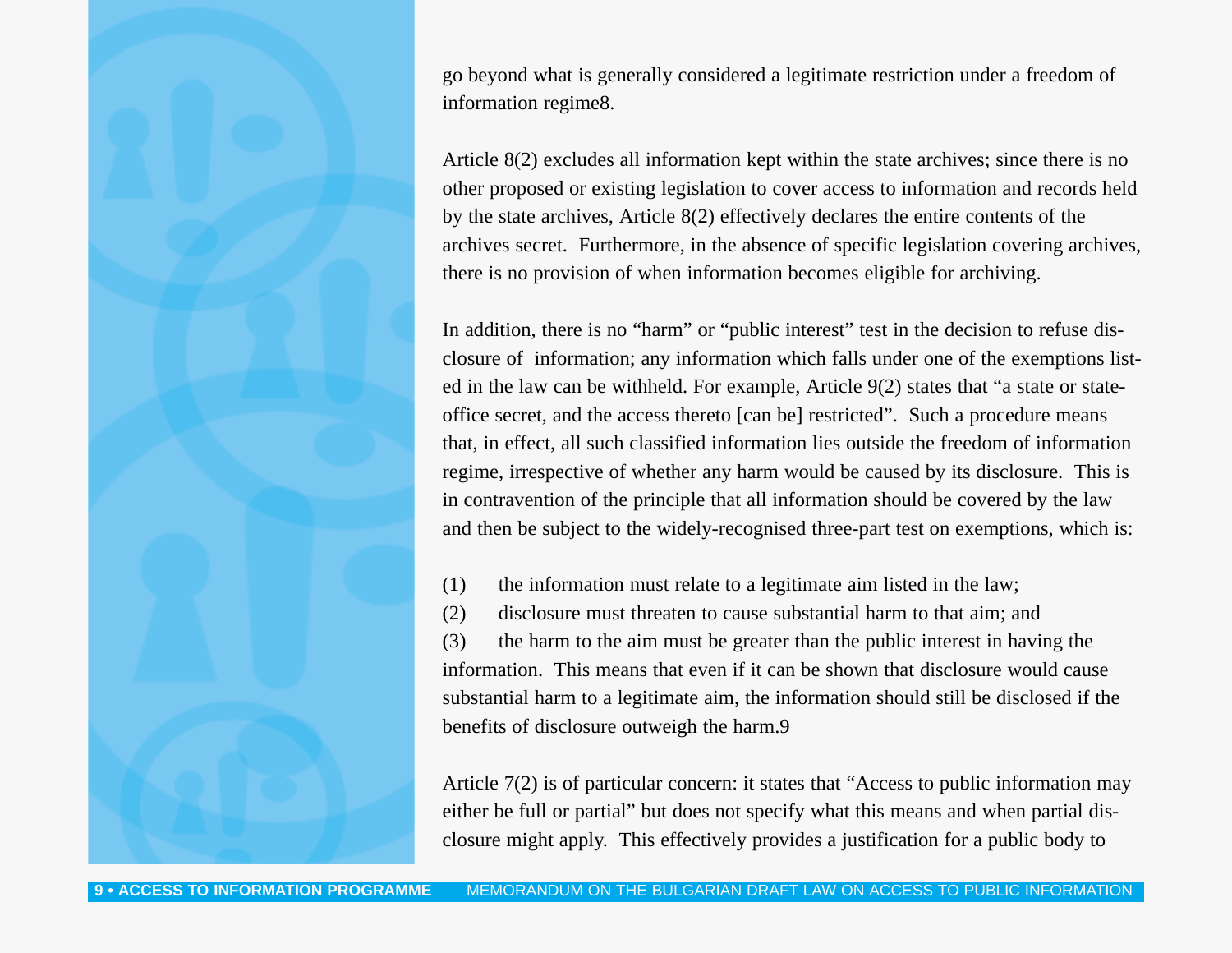withhold information without any other reason.

#### Recommendation

\* The exceptions should be narrowly drawn and clearly stated in one section only of the law and the justifications for refusing to disclose information should meet the three part test outlined above. Partial disclosure of information should meet the same three part test and the applicant should be informed both that the disclosure is only partial and the reasons for such partial disclosure.

## Primacy of Freedom of Information Legislation

The law on freedom of information should take precedence over all other legislation in this field and it should not allow other laws to introduce different, potentially more restrictive, procedures. In several places, this draft provides that other legislation might introduce different regimes for disclosure of official information and that such legislation might be used in place of this law. This includes Article 3(2) (see "Bodies which are Covered" above), Article 4(1) (see "Who has the Right to Obtain Information" above) and Article 7(1) (see "Exemptions" above). Such provisions undermine the principle that this law is the law dealing with publicly-held information.

In addition, it does not provide that other laws, such as secrecy laws, should be brought into line with this law as soon as possible and, in the meantime, should be subject to the principles of the freedom of information law.

## Recommendation

\* The law should require that the principle of disclosure takes precedence and that other legislation be interpreted in a manner consistent with its provisions. Where this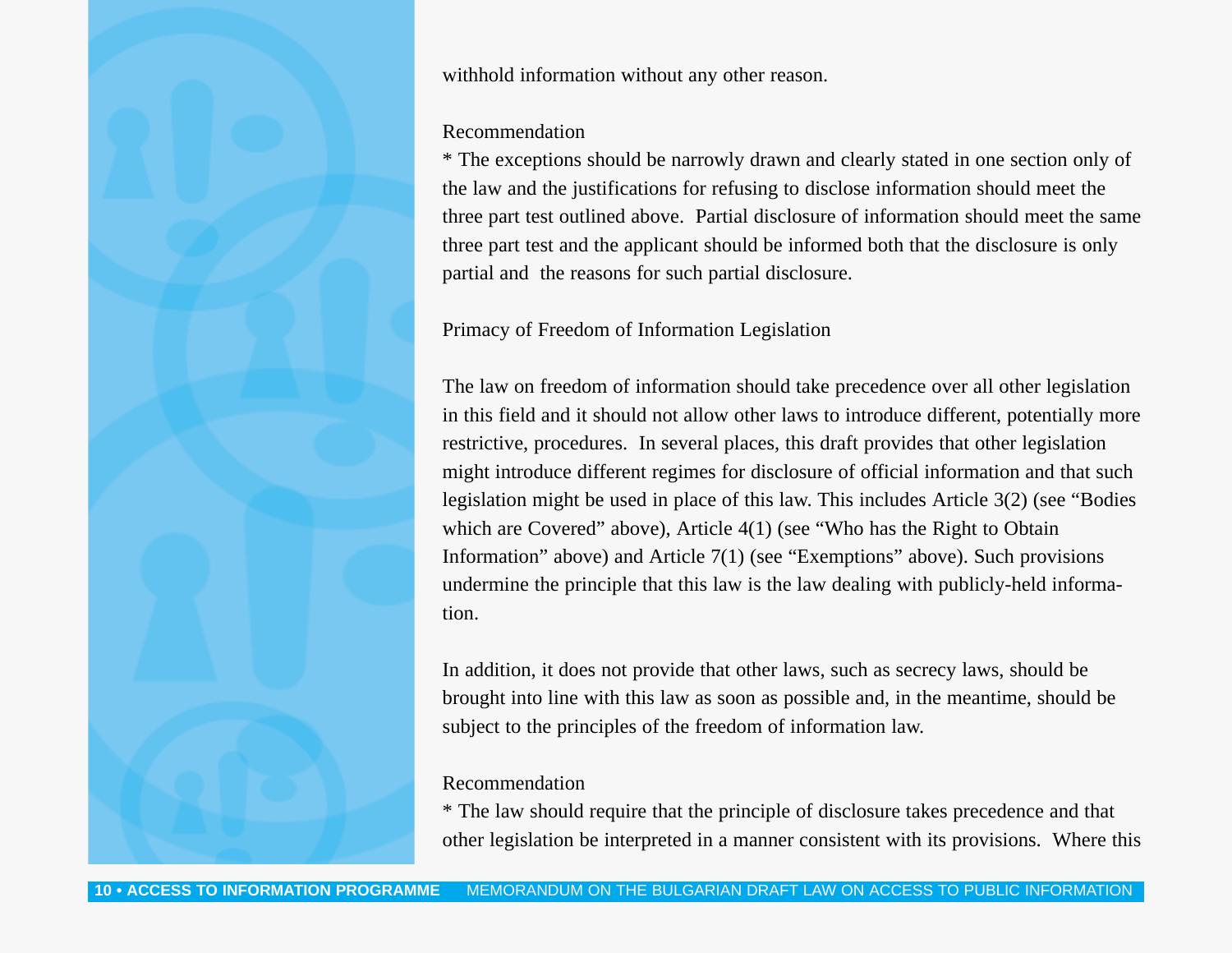is not possible, other legislation dealing with publicly-held information should be subject to the principles underlying this law.

\* A commitment should be made, over the longer term, to bring all laws relating to information, particularly secrecy laws, into line with the principles underpinning the freedom of information law.

## Costs

The law is contradictory and vague with regard to the costs of obtaining information. Under Section III of Chapter Two, which is the part which specifically deals with costs, Article 20(1) states that access will be free10. Article 20(2) then goes on, in contradiction, to explain the process by which the charging tariff will be calculated. The law does not state anywhere how much the charges are likely to be except that they must not exceed the actual cost of providing the information (Article 20(2)). It is important that fees are not so high as to deter potential applicants.

#### Recommendation

\* Remove references to free access to information if a charging system is to be introduced. If certain types of information are to be provided free of charge, this and the categories to which it refers should be clearly specified.

\* Introduce a clause requiring that charges should not be so high as to deter potential requests.

#### Procedure

It is to be welcomed that there is a requirement for the authorities to respond within 14 days from the registration date of a request for information. This is considerably quicker than the timeframes provided in Freedom of Information Acts in countries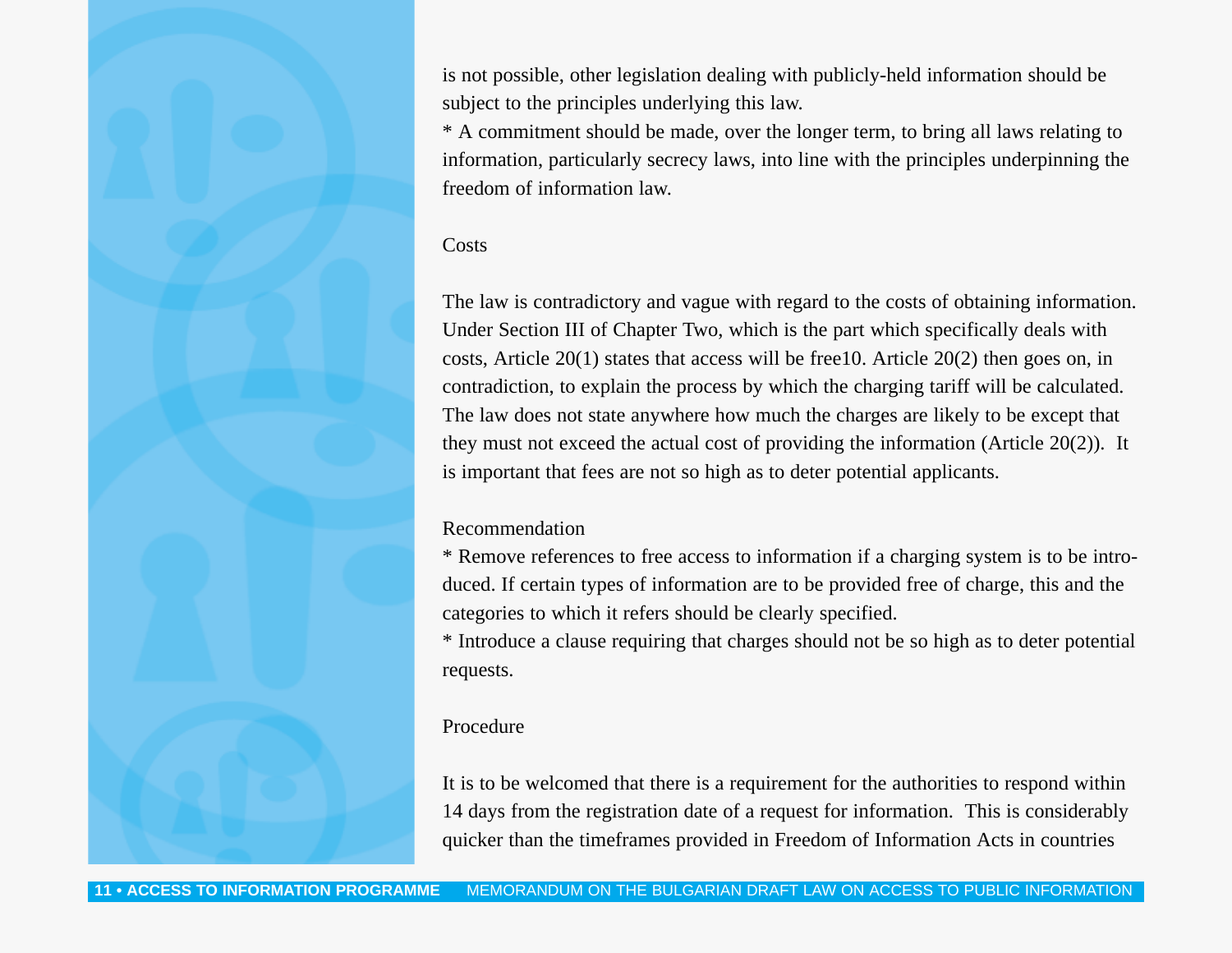such as New Zealand, the United States, Canada, Australia or in the draft Freedom of Information Act in the United Kingdom.11

However, Article 30(2) requires clarification of an unclear request within 30 days otherwise the application will not be considered. This seems unnecessary and serves no useful purpose. Under Article 30(1), the term for consideration of a request shall start anew from the date when clarification is given so it is of no consequence to the body holding the information whether this happens within 30 days or longer. There will no obligation upon it to act until such time as the the applicant has provided the necessary clarification.

Of particular concern is the requirement under Article 32 that, if certain kinds of information which were provided to the public body by a third party are requested, then the written consent of the third party is required before disclosure. To have another party dictating what information may and may not be disclosed undermines the basic tenet of the law. If information provided to a public authority by a third party is genuinely sensitive and meets the criteria in the three party test outlined under "Exemptions" above, then it will automatically be withheld anyway. There is no justification for a separate provision on this subject.

## Appeals

Freedom of information legislation should ideally provide for a three-tier appeals procedure wherever practical; there should be an internal appeal to a designated higher authority within the public body, but in all cases, there should be an individual right of appeal to an independent administrative body for a refusal to disclose information by a public body; and in all cases too there should be a process for both the individual and the public body to appeal the decision of the administrative body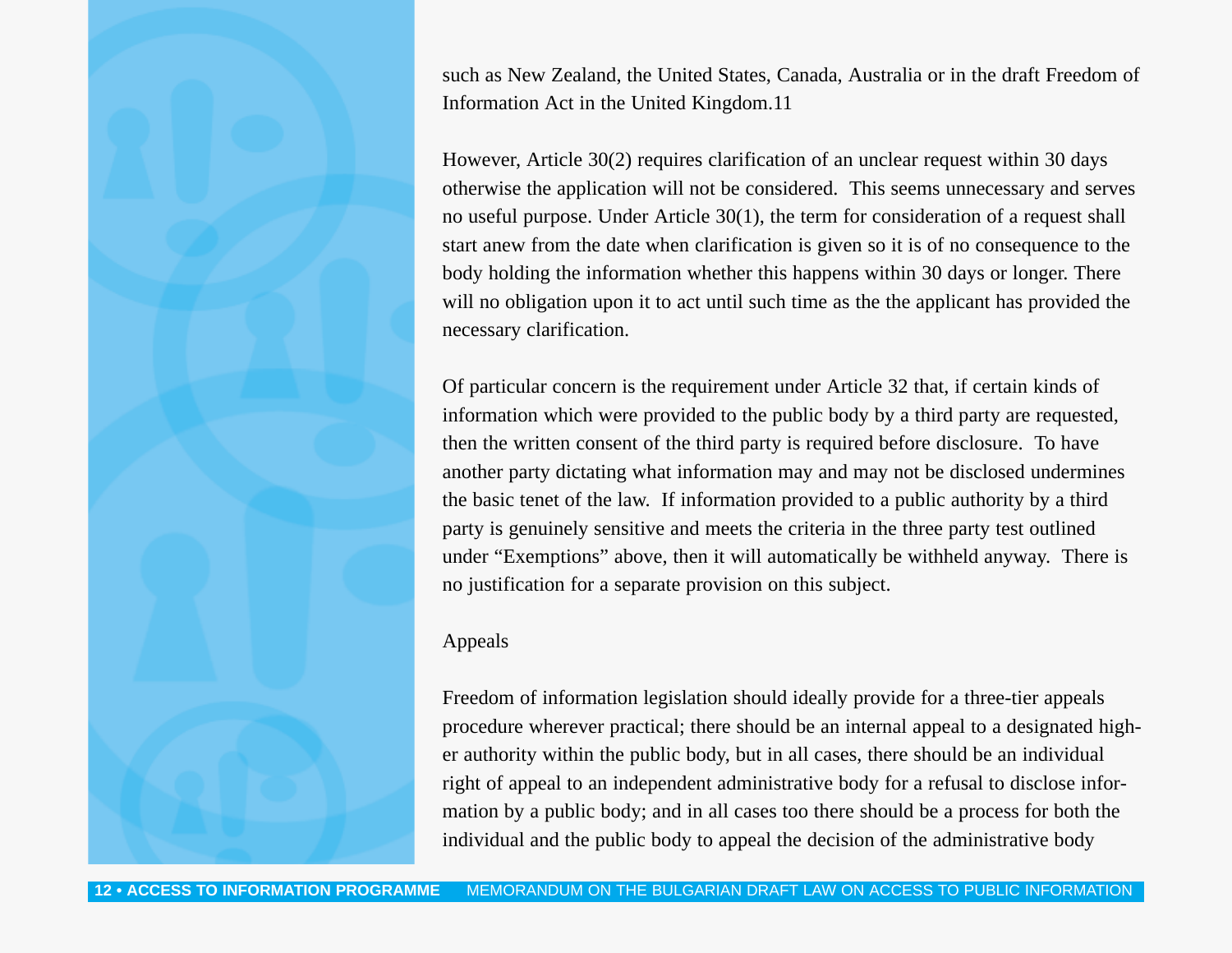before the courts.

This draft law provides only for appeal directly to the courts, under the Administrative Procedure Act or the Supreme Administrative Court Act12. Appeals must be lodged within 30 days; this is anunnecessarily short period and appears to serve no useful purpose.

#### Recommendation

\* There should be provision for an internal appeals process within the public body and for the establishment of an independent administrative body with full powers to investigate an appeal, including the power to call witnesses and to require the public body to provide information, as well as the power to dismiss the appeal, compel disclosure, adjust charges, impose fines and costs on the public body.

\* Appeals before the Courts should be able to review the case on its merits as well as the reasonableness of the public body's actions.

## Omissions

There are a number of issues which are important for an effective freedom of information regime and which have been omitted from the draft law. They include:

## Obligation to publish certain types of information

Freedom of information implies not only that public bodies accede to requests for information but also that they publish and disseminate widely documents of significant public interest, subject only to reasonable limits based on resources and capacity.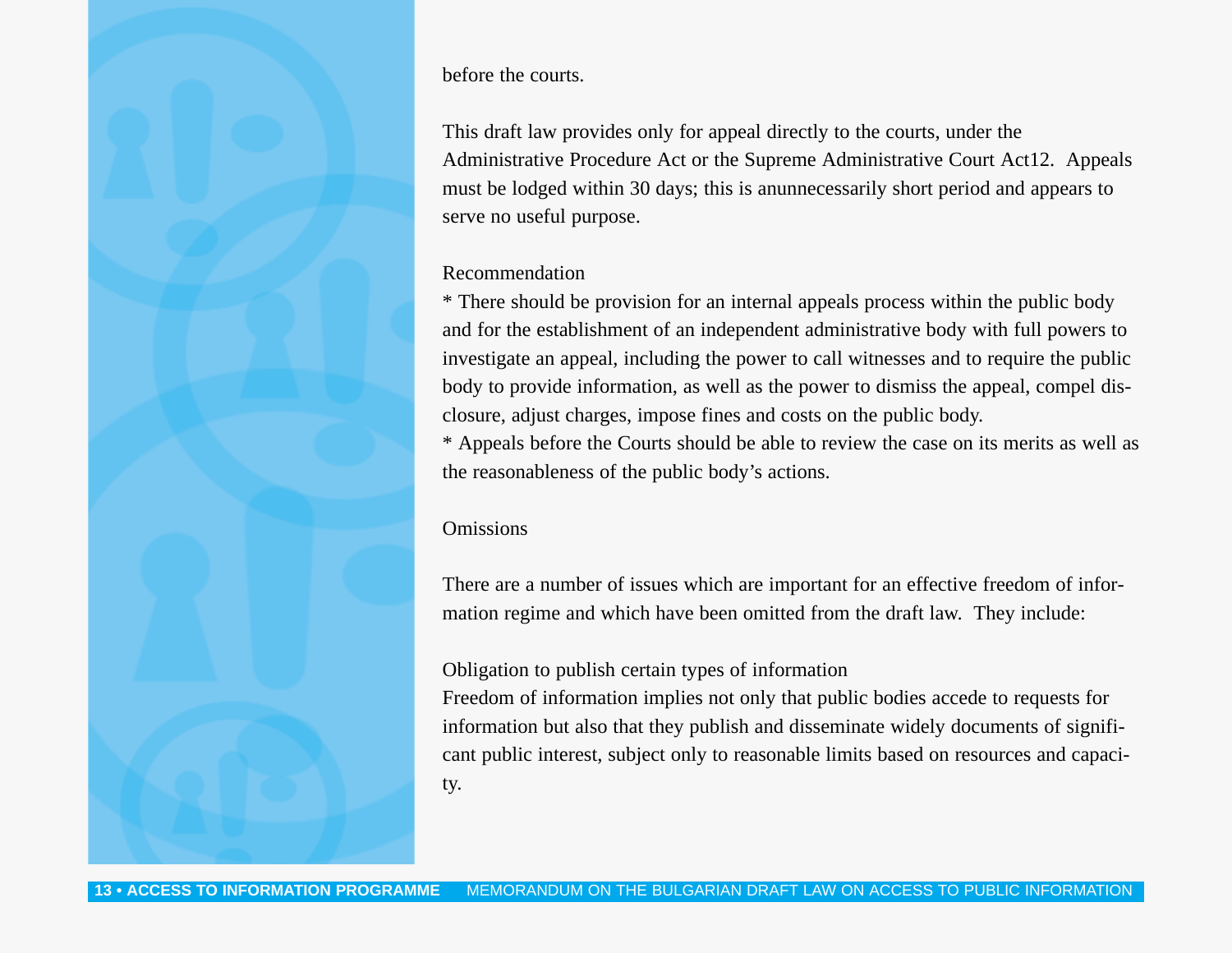Recommendation

\* The law should establish both a general obligation to publish and key categories of information that must be published.13

Obligation to not to destroy information and to keep it in good order In order to protect the integrity and availability of records, the law should:

#### Recommendation

\* provide that obstruction of access to, or the wilful destruction of records is a criminal offence; and

\* establish minimum standards regarding the maintenance and preservation of records by public bodies.

## Promotional / educational activities

Experience from countries which have introduced freedom of information legislation shows that a change in the culture of the civil service from one of secrecy to one of transparency is a slow process which can take up to ten years or more. In Bulgaria, therefore, the law should provide for a number of mechanisms to address this culture of secrecy within government. There are no such provisions in the draft law. This is a particularly serious omission in view of Bulgaria's long history of secrecy within government. The law should, therefore:

#### Recommendation

\* make provision for a pro-active campaign of public education and dissemination of information about the right of access to information, the scope of information which is available and the manner in which such rights may be exercised.

\* provide a number of mechanisms to change the culture of secrecy within govern-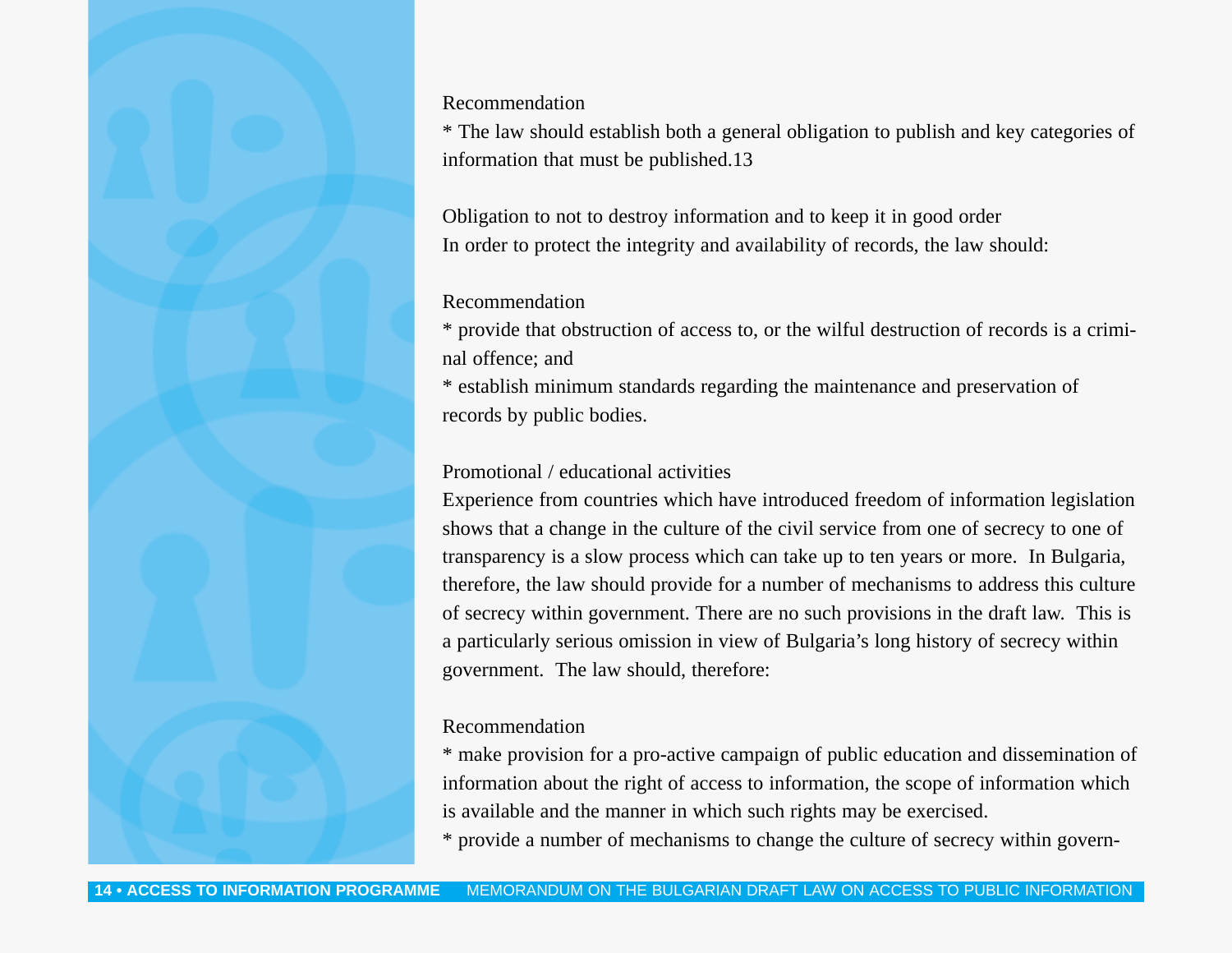ment , for example, by providing training for public officials on the scope and importance of freedom of information legislation, on the procedures for disclosing information and on how to maintain and access records.

## Protection for "Whistleblowers"

Individuals should be protected from any legal, administrative or employment-related sanctions for releasing information about wrongdoing, such as the commission of a criminal offence, failure to comply with a legal obligation, a miscarriage of justice, corruption or dishonesty, or serious maladministration regarding a public body. This should also include information about a serious threat to health, safety or the environment, whether linked to individual wrongdoing or not. Whistleblowers should benefit from protection so long as they acted in good faith and in the reasonable belief that the information was substantially true and disclosed evidence of wrongdoing.

## Recommendation

\* Such protection should be included in the draft law.

## Open Meetings

Freedom of information includes the public's right to know what government bodies are doing on its behalf and to participate in decision-making processes. Meetings should only be closed in accordance with established procedures and where adequate reasons for closure exist. Any decision to close a meeting should itself be open to the public.

#### Recommendation

\* The law should establish a presumption that all meetings of governing bodies are open to the public, that adequate notice of meetings must be given in advance to allow for attendance and that meetings may be closed wholly or in part only.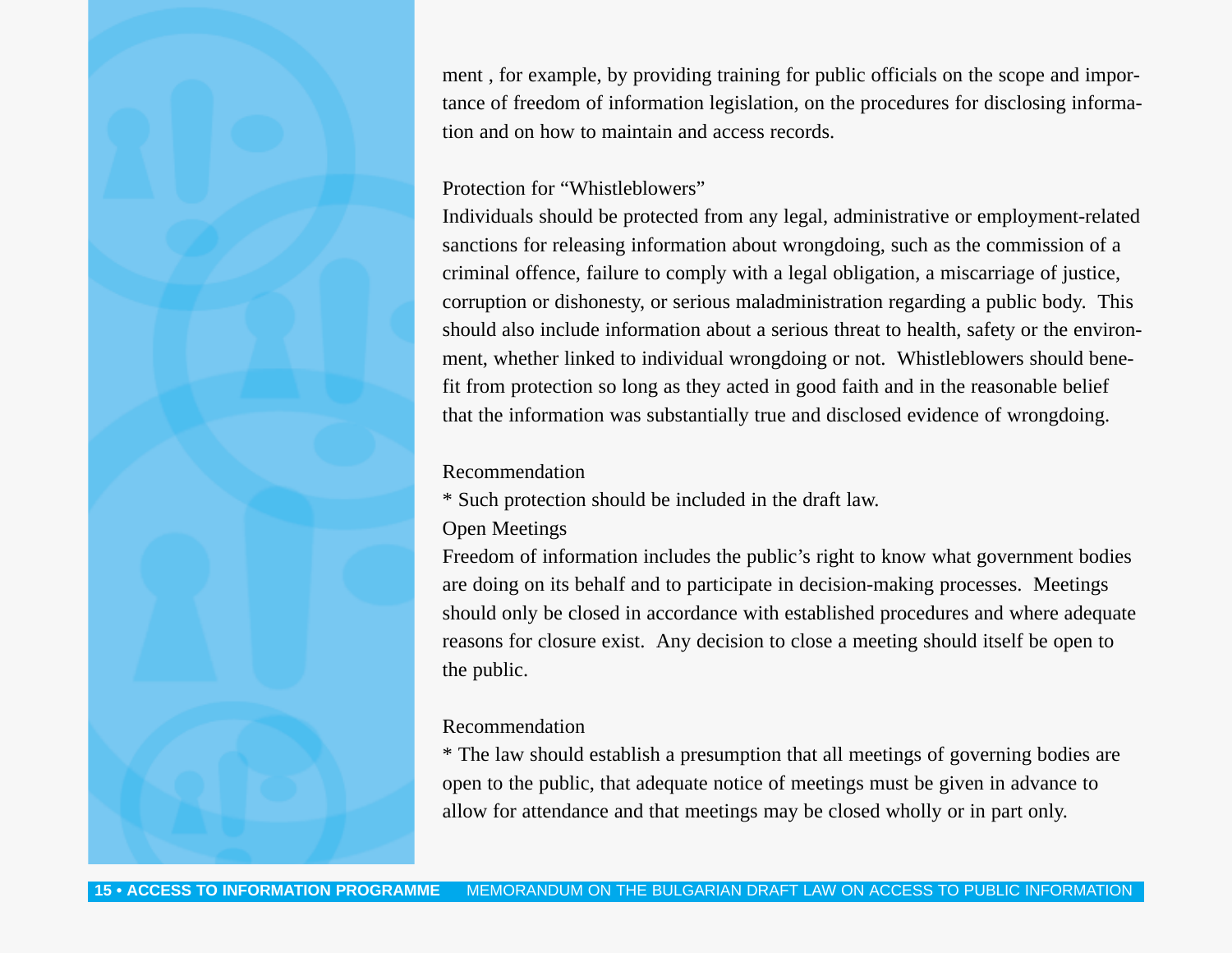Other Comments

#### Organisation and Wording of the Document

The document is poorly organised and confused. This makes it difficult to establish its exact scope. For example, exemptions are included in numerous provisions throughout the draft law, rather than being kept together in one section and procedural issues are covered under Section III of Chapter Two as well as under Chapter Three.

In addition, there are a number of provisions which are either so unclear as to be rendered virtually meaningless, or they reiterate issues covered elsewhere in the law. For example, the whole of Article 6 has little or no meaning and touches on issues covered elsewhere in the draft.

There are also contradictions in the law, for example regarding costs14 and on exemptions, which are specified throughout the law in varying and often incomprehensible ways.15

#### Recommendation

\* The law should be reorganised so that separate and distinct sections cover its purpose, the definitions of what information it covers, the bodies it covers, the exemptions, the procedure by which information can be obtained, costs, the appeals process, and so on..

\* The wording of law should be improved so that the provisions are clear and precise and repetition and contradictions should be eliminated.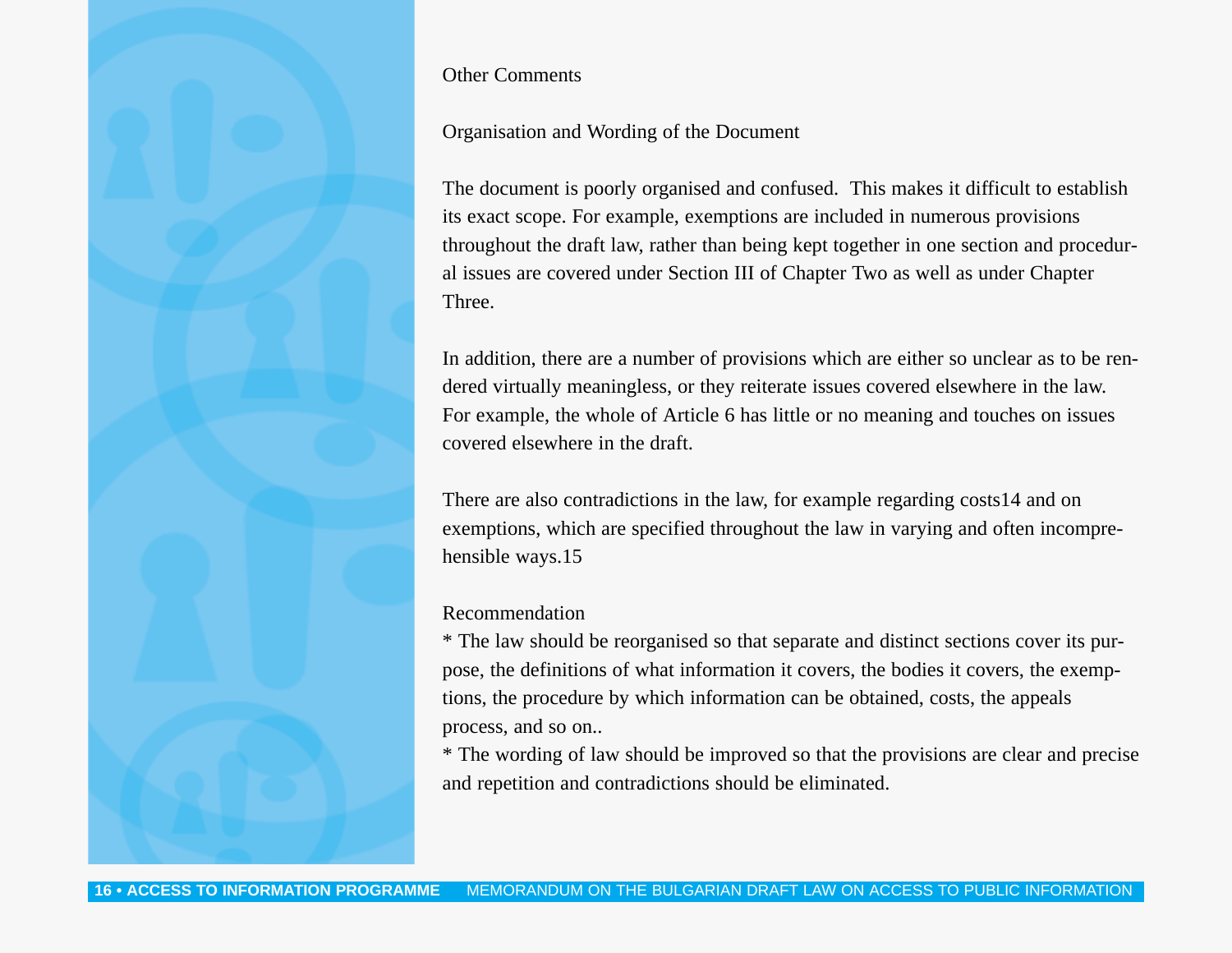## Mass Media

Article 18 of the draft law provides conditions for the disclosure of information concerning the mass media. ARTICLE 19 is concerned that this provision is unnecessary and, as it is worded, may be used to oblige private media enterprises to disclose information.

A law on access to publicly-held information should only cover publicly-funded bodies, with the exception of some private bodies which undertake public work. Thus, any provision on the mass media should only cover the state-funded media and not private media enterprises. Even then the state-funded media should have a right to protect anonymous sources of information.

However, even given such conditions, there seems no useful purpose for the provisions included under Article 18. Any legitimately sensitive information, such as a trade or commercial secret, would fall under the justifiable exemptions and could therefore be withheld so there is no need at all to introduce a special clause for the media.

Recommendation \* Remove Article 18 from the draft.

Prepared by Fiona Harrison, Head of Europe Programme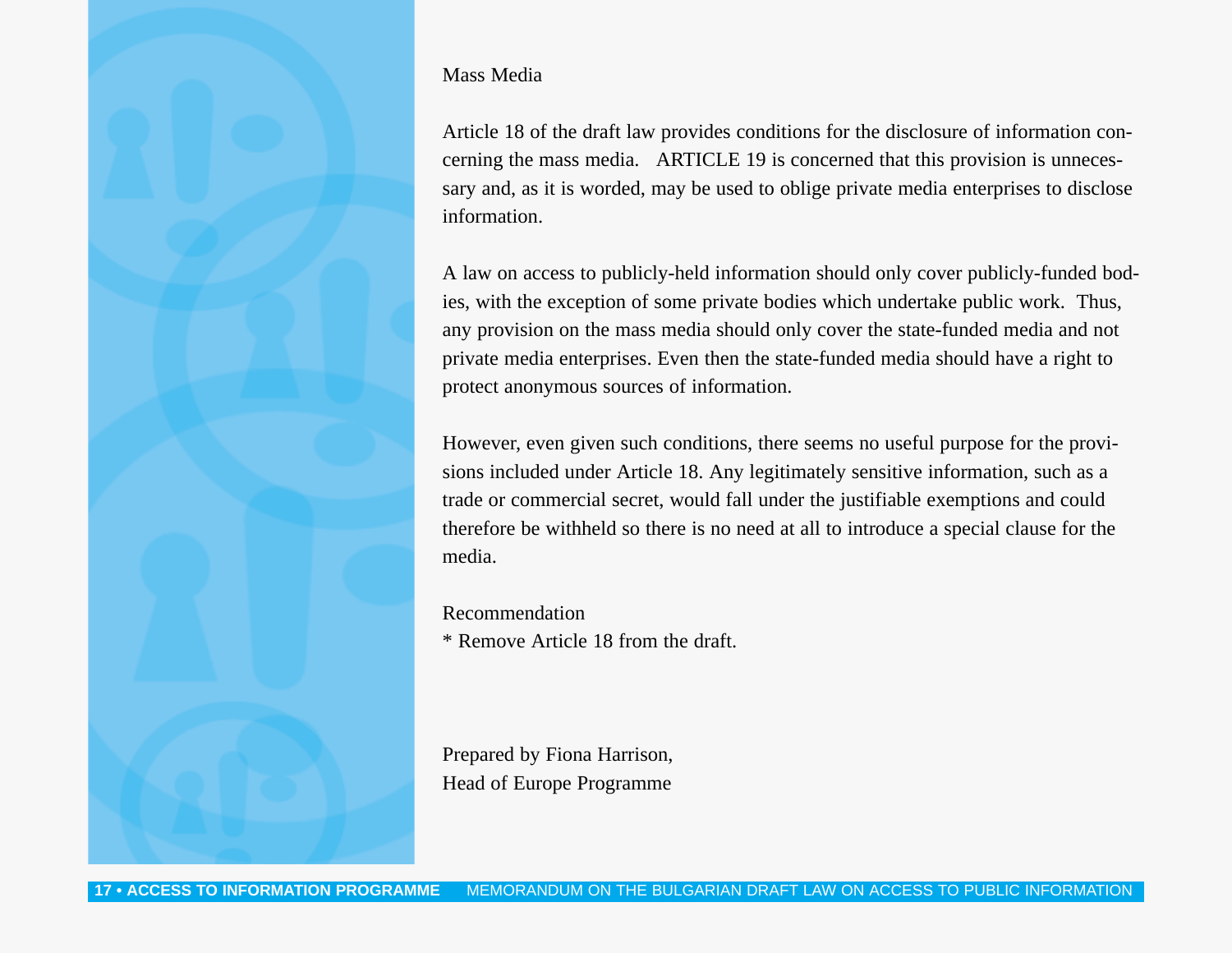1 The other two are the Personal Data Protection Act and the Protected Information Act which will cover State and Official Secrecy.

2 Handyside v United Kingdom, (1976), Series A , No.24, para.49.

3 See, for example, Sunday Times v United Kingdom, (1979), Series A, No.30, para.62.

4 See his 1997 and 1998 reports. UN Doc. E/CN.4/1997/31 and UN Doc. E/CN.4/1998/40.

5 Chapter Two, Section I - Articles 12 to 16 - cover "Access to Official and State-Office Public Information"

6 Chapter Two, Section II - Articles 17 to 19.

7 For example at: Articles 4(1), 5, 7(1) and (2), 8(2), 13(2), 17(2), 28(1), 32(1) and 38.

8 ARTICLE 19 suggests that exemptions should be limited to matters such as law enforcement, privacy, national security, commercial and other confidentiality, public or individual safety, and the effectiveness and integrity of government decision-making processes. See The Public's Rights to Know, Principles on Freedom of Information Legislation, ARTICLE 19, June 1999, Principle 4, p6.

9 The Public's Right to Know: Principles on Freedom of Information Legislation, ARTICLE 19, June 1999, Principle 4, p5.

10 In several places in Chapter Two (Access to Public Information), it is also stated that access to various types of information shall be free, for example at Articles 13(1) and 17(1).

11 In New Zealand and the United States it is 20 days; in Canada and Australia, 30 days and in the draft UK law, 40 days.

 $12$  Article 41(1)